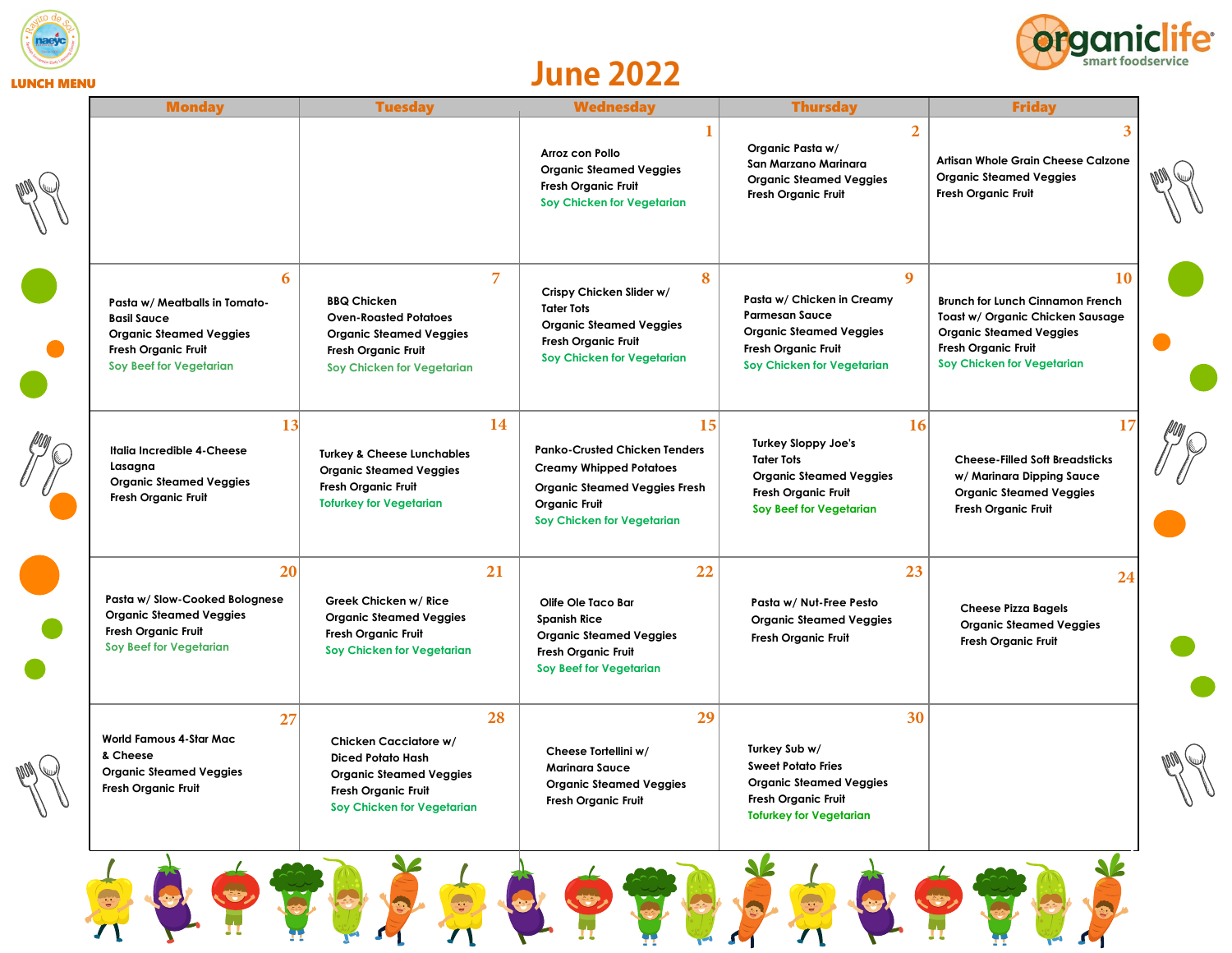





| <b>Monday</b>                                                                                                            | <b>Tuesday</b>                                                                                                                                                            | <b>Wednesday</b>                                                                                                                                                | <b>Thursday</b>                                                                                                                               |                                                                                                                                                    | <b>Friday</b>                                                                     |  |
|--------------------------------------------------------------------------------------------------------------------------|---------------------------------------------------------------------------------------------------------------------------------------------------------------------------|-----------------------------------------------------------------------------------------------------------------------------------------------------------------|-----------------------------------------------------------------------------------------------------------------------------------------------|----------------------------------------------------------------------------------------------------------------------------------------------------|-----------------------------------------------------------------------------------|--|
|                                                                                                                          |                                                                                                                                                                           |                                                                                                                                                                 |                                                                                                                                               | <b>Organic Steamed Veggies</b><br>Fresh Organic Fruit                                                                                              | 1<br>Artisan Whole Grain Cheese Calzone                                           |  |
| Happy 4th of July!                                                                                                       | 4<br>Arroz con Pollo<br><b>Organic Steamed Veggies</b><br><b>Fresh Organic Fruit</b><br>Soy Chicken for Vegetarian                                                        | 5<br><b>Mouthwatering Meatloaf</b><br><b>Creamy Whipped Potatoes</b><br><b>Organic Steamed Veggies</b><br><b>Fresh Organic Fruit</b><br>Soy Beef for Vegetarian | 6<br><b>BBQ Chicken</b><br><b>Oven-Roasted Potatoes</b><br><b>Fresh Organic Fruit</b>                                                         | $\overline{7}$<br><b>Organic Steamed Veggies</b><br><b>Organic Steamed Veggies</b><br><b>Fresh Organic Fruit</b><br>Soy Chicken for Vegetarian     | <b>B</b><br><b>Cheese-Filled Soft Breadsticks</b><br>w/ Marinara Dipping Sauce    |  |
| <b>World Famous 4-Star</b><br>Mac & Cheese<br><b>Organic Steamed</b><br><b>Veggies Fresh Organic</b><br>Fruit            | 11<br>Crispy Chicken Slider w/ Tater Tots<br><b>Organic Steamed Veggies</b><br><b>Fresh Organic Fruit</b><br>Soy Chicken for Vegetarian                                   | 12<br>Pasta w/ Meatballs in<br><b>Tomato-Basil Sauce</b><br><b>Organic Steamed Veggies</b><br><b>Fresh Organic Fruit</b><br>Soy Beef for Vegetarian             | 13<br><b>Turkey &amp; Cheese Lunchables</b><br><b>Organic Steamed Veggies</b><br><b>Fresh Organic Fruit</b><br><b>Tofurkey for Vegetarian</b> | 14<br><b>Organic Steamed Veggies</b><br><b>Fresh Organic Fruit</b><br>Soy Chicken for Vegetarian                                                   | 15<br><b>Brunch for Lunch Cinnamon French</b><br>Toast w/ Organic Chicken Sausage |  |
| <b>Cheesy Beef + Macaroni</b><br><b>Organic Steamed Veggies</b><br><b>Fresh Organic Fruit</b><br>Soy Beef for Vegetarian | 18<br>Greek Chicken w/ Rice<br><b>Organic Steamed Veggies</b><br><b>Fresh Organic Fruit</b><br>Soy Chicken for Vegetarian                                                 | 19<br>Olife Ole Taco Bar<br><b>Spanish Rice</b><br><b>Organic Steamed Veggies</b><br>Fresh Organic Fruit<br>Soy Beef for Vegetarian                             | 20<br><b>Turkey Sloppy Joes</b><br><b>Organic Steamed Veggies</b><br><b>Fresh Organic Fruit</b><br><b>Tofurkey for Vegetarian</b>             | 21<br><b>Cheese Pizza Bagels</b><br><b>Organic Steamed Veggies</b><br><b>Fresh Organic Fruit</b>                                                   | 22                                                                                |  |
| <b>Baked Pasta Caprese</b><br><b>Organic Steamed Veggies</b><br>Fresh Organic Fruit                                      | 25<br><b>Panko-Crusted Chicken</b><br><b>Tenders Cremy Whipped</b><br><b>Potatoes Organic Steamed</b><br><b>Veggies Fresh Organic Fruit</b><br>Soy Chicken for Vegetarian | 26<br>Grass-Fed Beef Sliders w/<br><b>Tater Tots</b><br><b>Orgnic Steamed Veggies</b><br><b>Fresh Organic Fruit</b><br>Soy Beef for Vegetarian                  | 27<br>Cheese Tortellini w/<br><b>Marinara Sauce</b><br><b>Organic Steamed Veggies</b><br><b>Fresh Organic Fruit</b>                           | 28<br>Turkey Sub w/<br><b>Sweet Potato Fries</b><br><b>Organic Steamed Veggies</b><br><b>Fresh Organic Fruit</b><br><b>Tofurkey for Vegetarian</b> | 29                                                                                |  |

 $\bullet$ 

3

 $\mathcal{L}$ 

L